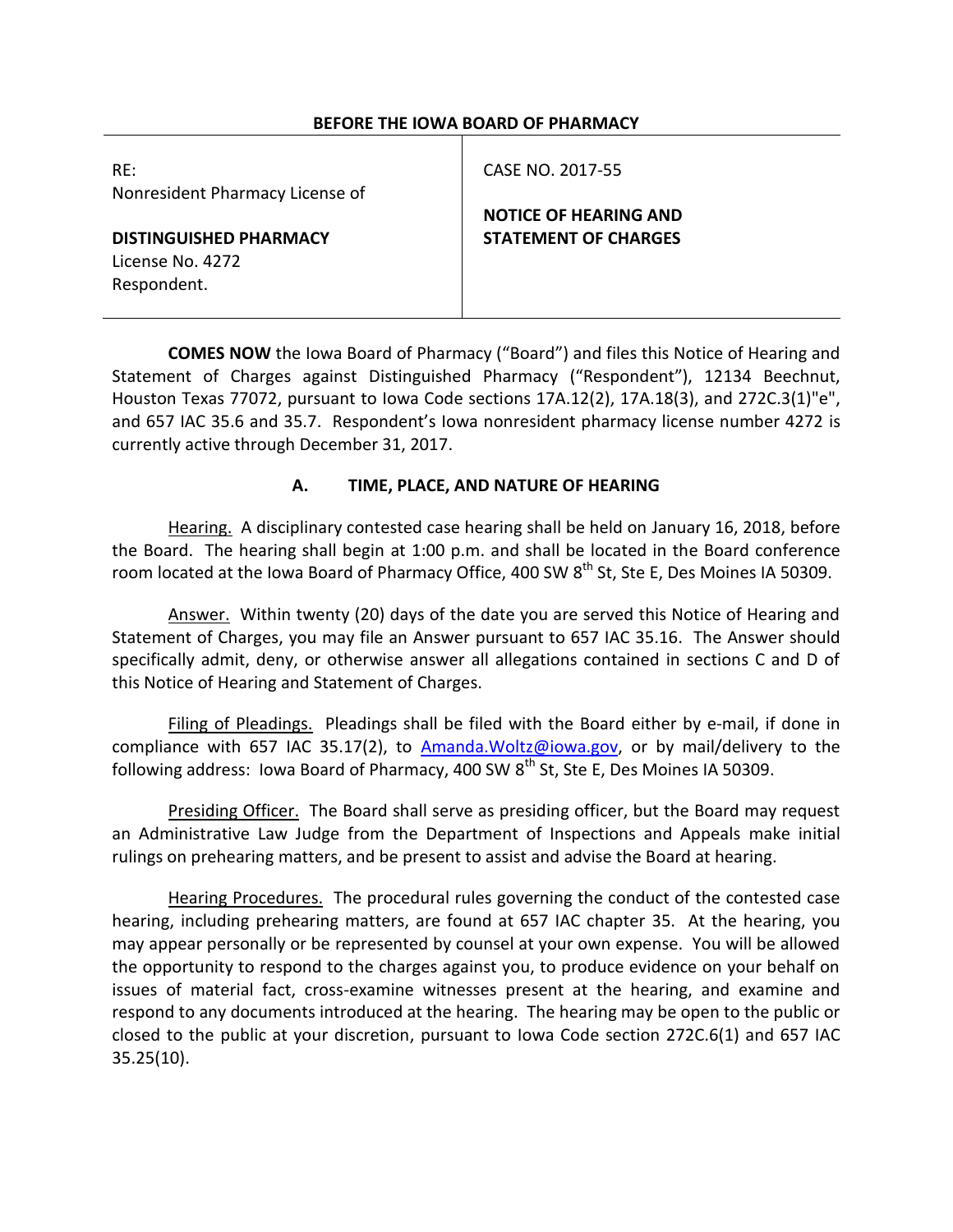Prosecution. The Office of Attorney General of Iowa is responsible for representing the public interest (the State) in this proceeding. Counsel for the State in this matter is Assistant Attorney General Laura Steffensmeier. Ms. Steffensmeier can be reached by phone at (515) 281-6690. Copies of pleadings should be provided to counsel for the State either by email to [Laura.Steffensmeier@iowa.gov,](mailto:Laura.Steffensmeier@iowa.gov) or by mail/delivery to the following address:

> Laura Steffensmeier Assistant Attorney General Hoover State Office Building—2<sup>nd</sup> Floor 1305 E Walnut St Des Moines IA 50319

Communications. You may not contact individual Board members in any manner, including by phone, letter, or e-mail, regarding this Notice of Hearing and Statement of Charges. Board members may only receive information about the case when all parties have notice and the opportunity to participate, such as at the hearing or in pleadings you file and serve upon all parties in the case.

# **B. LEGAL AUTHORITY AND JURISDICTION**

Jurisdiction. The Board has jurisdiction in this matter pursuant to Iowa Code chapters 17A, 155A, and 272C (2017).

Legal Authority. If any of the allegations against you are founded, the Board has authority to take disciplinary action against you under Iowa Code chapters 155A and 272C, and 657 IAC chapter 36.

Default. If you fail to appear at the hearing, the Board may enter a default decision or proceed with the hearing and render a decision in your absence, in accordance with Iowa Code section 17A.12(3) and 657 IAC 35.27.

## **C. STATEMENT OF CHARGES**

## **COUNT I**

# **MISLEADING, DECEPTIVE, UNTRUE OR FRAUDULENT REPRESENTATIONS**

Respondent is charged with knowingly making misleading, deceptive, untrue, or fraudulent representations in the practice of pharmacy or engaging in unethical conduct or practice harmful or detrimental to the public and may be disciplined pursuant to Iowa Code section 155A.13A(5)(d) and 657 IAC 19.11(5) and 36.6(3).

# **COUNT II FRAUD IN PROCURING A LICENSE**

Respondent is charged with fraud in procuring a license, and may be disciplined pursuant to Iowa Code section 155A.13A(5)(d) and 657 IAC 19.11(5) and 36.6(1).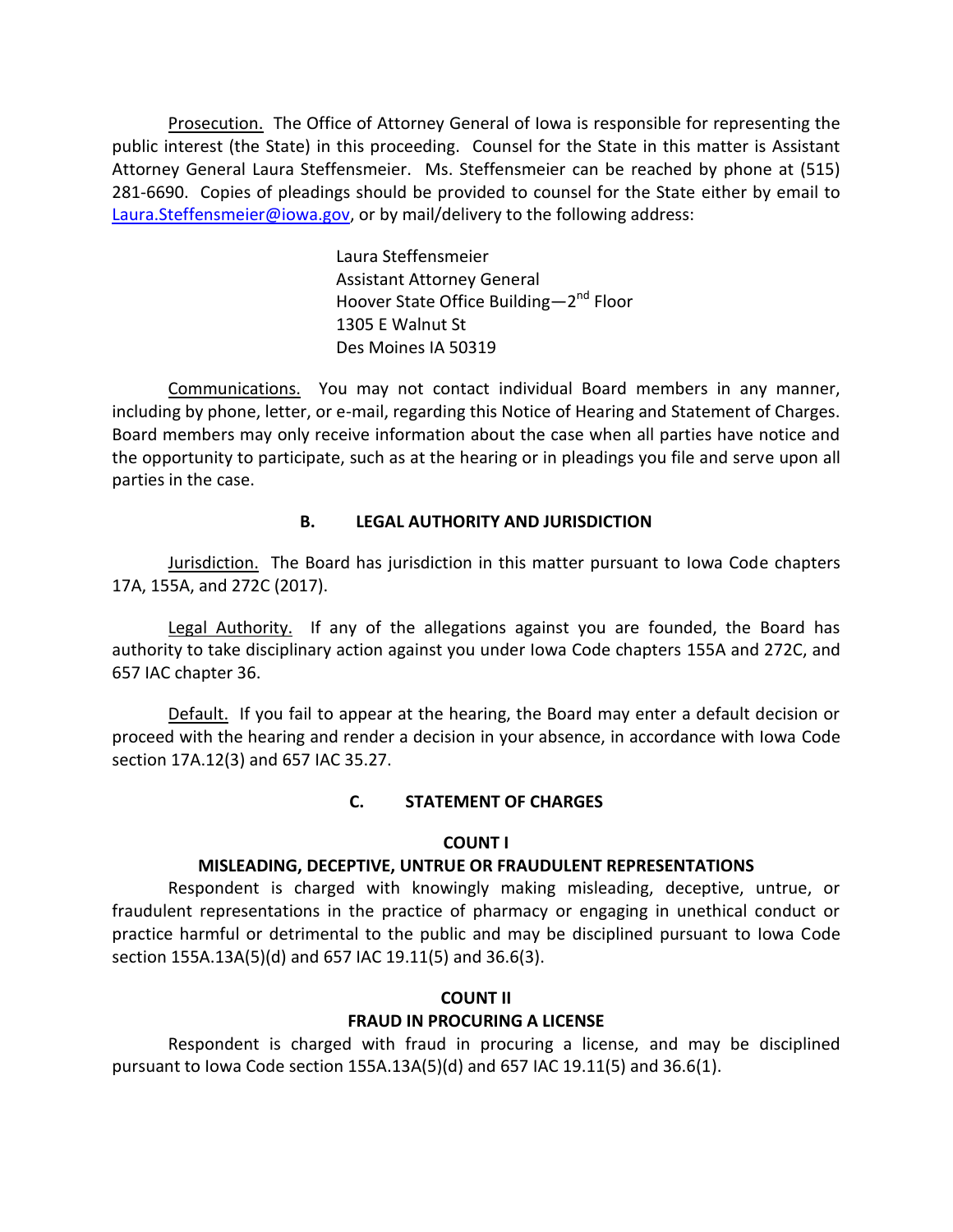#### **COUNT III**

# **FAILURE TO HAVE PHARMACIST IN CHARGE**

Respondent is charged with failing to have a pharmacist in charge in violation of 657 IAC 6.2, and may be disciplined pursuant to Iowa Code section 155A.13A(5)(d) and 657 IAC 19.11(5) and 36.6(21).

# **COUNT IV FAILURE TO PROVIDE RECORDS**

Respondent is charged with failure to timely provide to the board or a representative of the board prescription fill data or other required pharmacy or controlled substances records and may be disciplined pursuant to Iowa Code section 155A.13A(5)(c) and 657 IAC 19.11(3) and 36.6(33).

# **D. FACTUAL CIRCUMSTANCES**

1. In April of 2017, a prescriber's office in Iowa received a fax from Respondent, indicating that a patient was requesting a refill. The patient had been deceased since 2014.

2. On its 2017 renewal application, Respondent indicated that the pharmacist in charge was N.W. Pharmacist N.W. reports that she has not been employed by Respondent since June 2016.

3. Since the 2017 renewal application, the Board has not received any applications from Respondent naming a new pharmacist in charge.

4. The Texas State Board of Pharmacy's website does not list any pharmacists employed by Respondent.

5. The Board requested records from Respondent during the investigation of this complaint and has not received the requested records from Respondent.

## **E. SETTLEMENT**

This matter may be resolved by settlement agreement. The procedural rules governing the Board's settlement process are found at 657 IAC 35.24. To cancel a scheduled hearing, an executed settlement agreement must be received by the Board at least three (3) business days prior to the scheduled hearing. If you are interested in pursuing settlement in this matter, please contact the Assistant Attorney General identified above.

## **F. FINDING OF PROBABLE CAUSE**

On this  $1<sup>st</sup>$  day of November, 2017, the Iowa Board of Pharmacy found probable cause to file this Notice of Hearing and Statement of Charges.